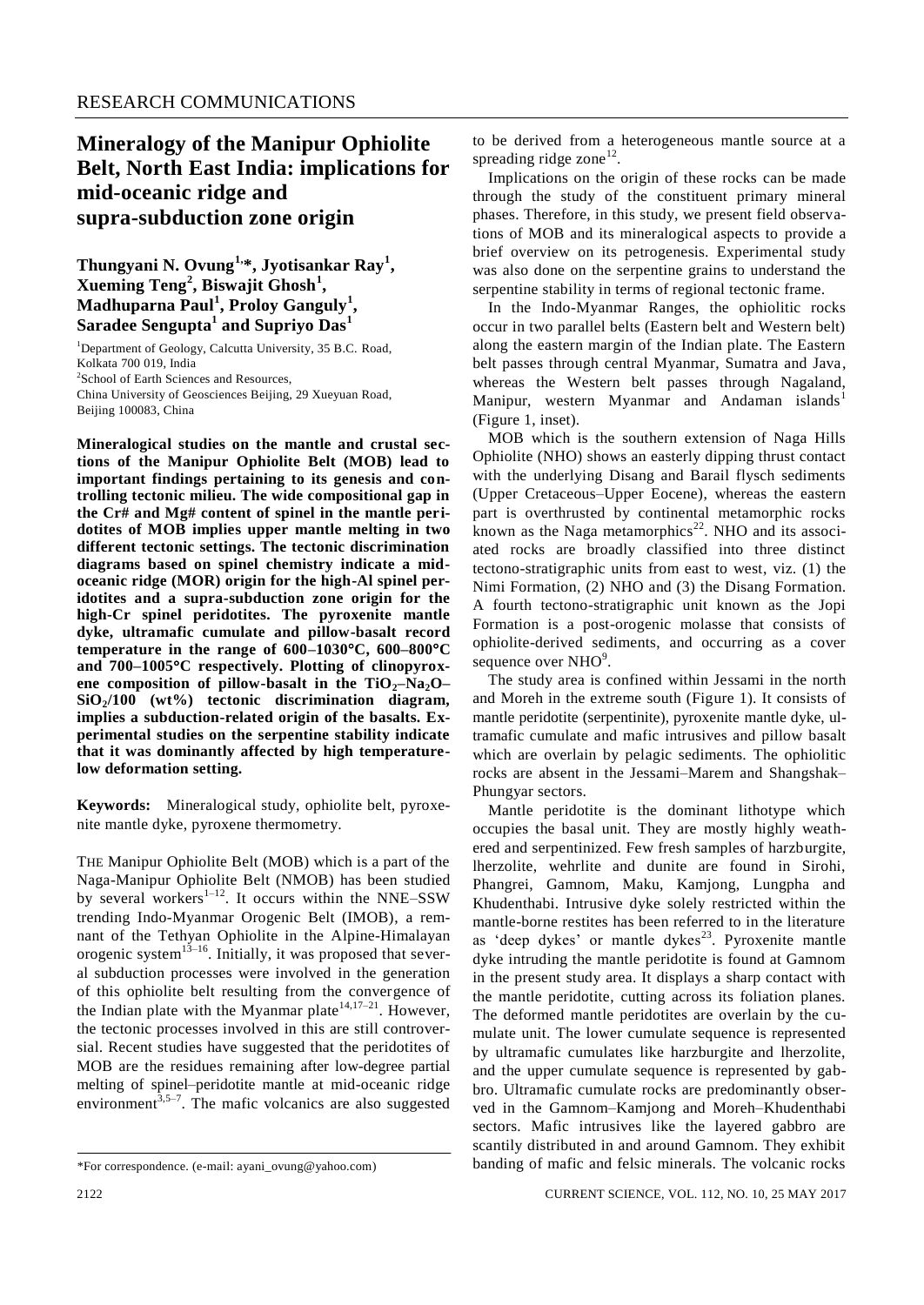

**Figure 1.** Regional map of the Nagaland–Manipur Ophiolite Belt, North East India (modified from GSI, M.N.C. DRG. No. 42/87). Inset figure by previous worker<sup>1</sup>.

show pillow structures with outer chilled margins due to their extrusion under water. They are vesiculated and mostly ferruginized; occasionally traversed by carbonate veins. Radiolarian chert occupies the topmost layer of this ophiolite which is observed in Ukhrul–Nungbi and Gamnom–Shangshak sectors (Figure S1*a*–*f*[, see Supple](http://www.currentscience.ac.in/Volumes/112/10/2122-suppl.pdf)[mentary Material](http://www.currentscience.ac.in/Volumes/112/10/2122-suppl.pdf) online).

For electron probe micro analyses (EPMA), seven well-polished thin sections corresponding to different lithounits of MOB were analysed using the Cameca SX-100 microprobe at the Geological Survey of India, Kolkata. Accelerating voltage and beam current were 15 kV and 12 nA respectively, with a beam size of  $1 \mu m$ . Signals used were NaK $\alpha$ , MgK $\alpha$ , AlK $\alpha$ , SiK $\alpha$ , PK $\alpha$ , KK $\alpha$ , CaK $\alpha$ , TiK $\alpha$ , CrK $\alpha$ , MnK $\alpha$ , FeK $\alpha$  and NiK $\alpha$ . To minimize the migration and volatilization of the mobile elements (Na, K), the counting time was 2 sec for Na and K, and 5 sec for the other elements (Si, Ti, Al, Fe, Mg and Ca). Natural standards like 'albi' (for determination of  $SiO<sub>2</sub>$  and Na<sub>2</sub>O), 'apatite' (for CaO and P<sub>2</sub>O<sub>5</sub>), 'olivine' (for MgO), 'ortho' (for K<sub>2</sub>O), ' $Al_2O_3$ ', ' $Cr_2O_3$ ' and  $'Fe<sub>2</sub>O<sub>3</sub>'$  were used. For 'Mn', 'Ni' and 'Ti' synthetic standards were applied.

Experimental studies were carried out using silicon carbide furnace and Kanthal wound heating furnace. These were undertaken to understand the stability fields of different varieties of serpentine (corresponding to different temperature domains), in order to constrain their genesis in specific tectonic milieu. In this furnace, we carried out experimental runs at a temperature span of 400–600°C. The temperatures were measured precisely using a  $Pt_{100}-Pt_{87}Rh_{13}$  thermocouple and a pyrometer (for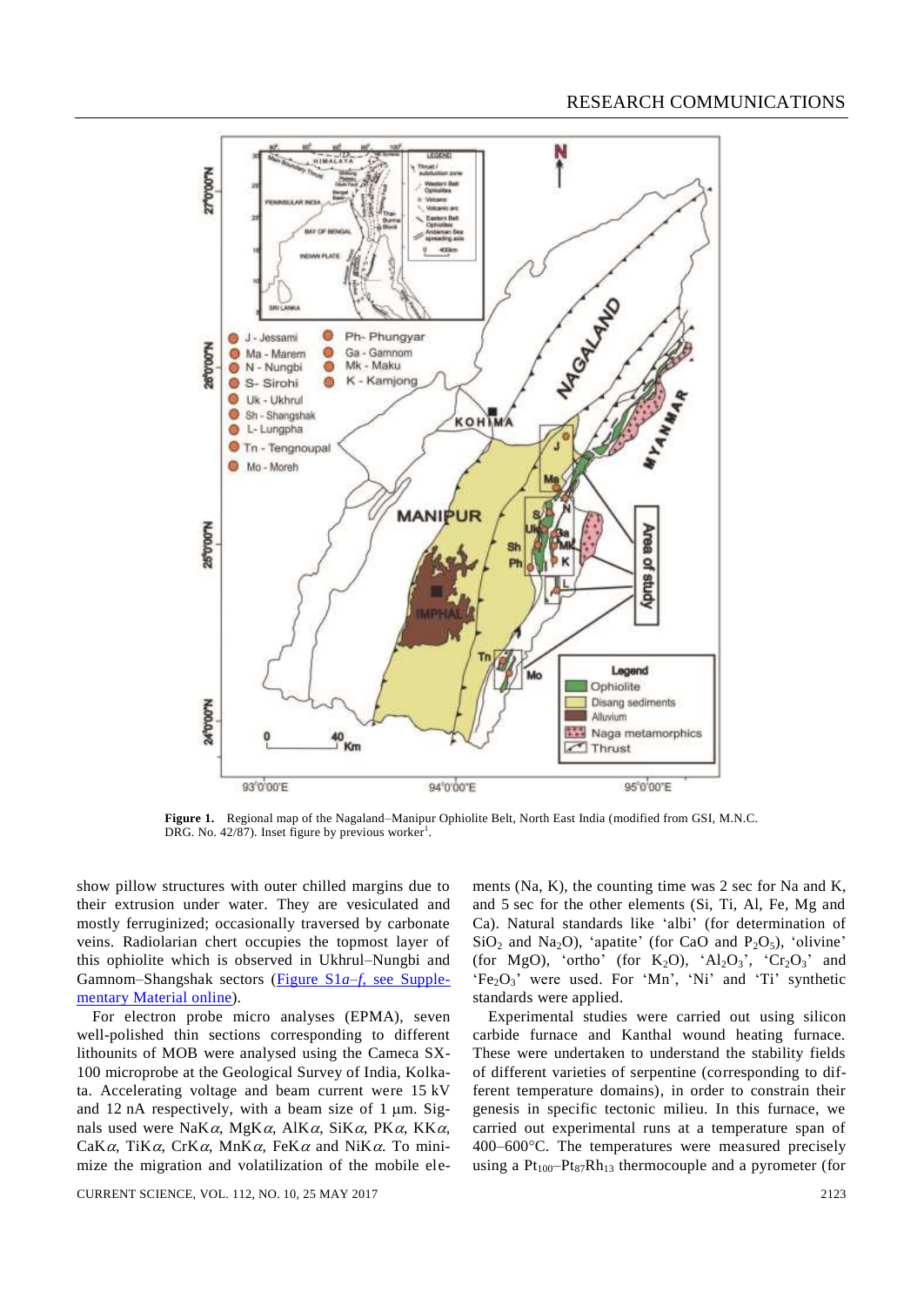## RESEARCH COMMUNICATIONS

further details, see [Appendix in Supplementary Material](http://www.currentscience.ac.in/Volumes/112/10/2122-suppl.pdf) [online\)](http://www.currentscience.ac.in/Volumes/112/10/2122-suppl.pdf).

In the mantle peridotites, serpentinization is pervasive. Most of the primary mineral phases have been altered. It consists of relict olivine, orthopyroxene, clinopyroxene, serpentine and accessory minerals like Cr-spinel and magnetite. Nodular chromitite pods are also observed in some harzburgites. Few relict olivine grains are crushed, flattened and often show parallel arrangement. Orthopyroxene occurs as subhedral prismatic grain or as irregular grain with inclusion of fine exsolution lamellae of clinopyroxene. Embayed orthopyroxene phenocrysts are rimmed by fine-grained serpentine. Kink-banding is also observed. Thin magnetite streaks and striations are disposed along some of the clinopyroxene cleavages.

Serpentine grains are mostly lizardite and chrysotile. Lizardite shows mesh-like pseudomorphic texture after olivine, while chrysotile occurs as cross-fibre veinlets transversing the lizardite. Antigorite is present in lesser amount. It occurs as interpenetrative plates and veins, or as scaly aggregates. Cr-spinel occurs as both subhedral to euhedral crystal or as irregular grain with reddish to dark brown colour (Figure S2 a–*f*[, see Supplementary Material](http://www.currentscience.ac.in/Volumes/112/10/2122-suppl.pdf) [online\)](http://www.currentscience.ac.in/Volumes/112/10/2122-suppl.pdf). Back-scattered electron (BSE) image shows nodular olivine grains and a large subhedral chrome-spinel (Figure  $2a$ ). Modal analyses show that the few lessserpentized tectonites are mostly harzburgite and wehrlite. A few lherzolite and dunite are also observed.

The pyroxenite dyke is a coarse-grained, dark-coloured rock intruding the mantle peridotite. It consists of orthopyroxene, clinopyroxene, serpentine, some relict olivine and accessory opaque minerals. Large subhedral prismatic orthopyroxene grains are dominant. Exsolution clinopyroxene lamellae within the orthopyroxene are common. Figure 2 *b* shows the BSE image of a representative subhedral clinopyroxene grain. Pyroxene and magnetite intergrowth forms symplectite texture.

In the coarse-grained ultramafic cumulate, the primary minerals like orthopyroxene, clinopyroxene and olivine are aligned parallel exhibiting igneous layering. Orthopyroxene occurs as subhedral grains with straight extinction; occasionally showing bastite texture. Minor amount of subhedral–anhedral clinopyroxene is also found. The mafic cumulate (gabbro) consists of plagioclase, clinopyroxene and opaque minerals. Uralitization has converted clinopyroxene to pale green tremolitic amphibole. Optically, these secondary tremolites are readily identifiable with their pale green to dark green pleochroism (Figure S2 *g*[, see Supplementary Material](http://www.currentscience.ac.in/Volumes/112/10/2122-suppl.pdf) online). Zoning in plagioclase is also observed.

The basalt consists of plagioclase, pyroxene and glass. Intersertal and intergranular texture is common where the spaces within the network formed by plagioclase laths are filled with glass and pyroxene grains respectively. At places, large plagioclase phenocrysts cluster to form a glomeroporphyritic texture. The fine-grained microlites exhibit a hyalopilitic texture in the groundmass [\(Figure](http://www.currentscience.ac.in/Volumes/112/10/2122-suppl.pdf)  S2 *h*[, see Supplementary Material](http://www.currentscience.ac.in/Volumes/112/10/2122-suppl.pdf) online). BSE image shows zoning in K-feldspar grain (Figure 2 *c*).

The topmost part of this ophiolite suite is the radiolarian chert. It shows microcrystalline groundmass represented mainly by microcrystalline chert, few mica grains and



**Figure 2.** BSE image showing (*a*) a large clinopyroxene grain in the mantle dyke; (*b*) K-feldspar zoning in pillow basalt and (*c*) nodular olivine grains and Cr-spinel in the mantle dyke. Cpx, Clinopyroxene; K-Feld, Potash feldspar and Ol, olivine.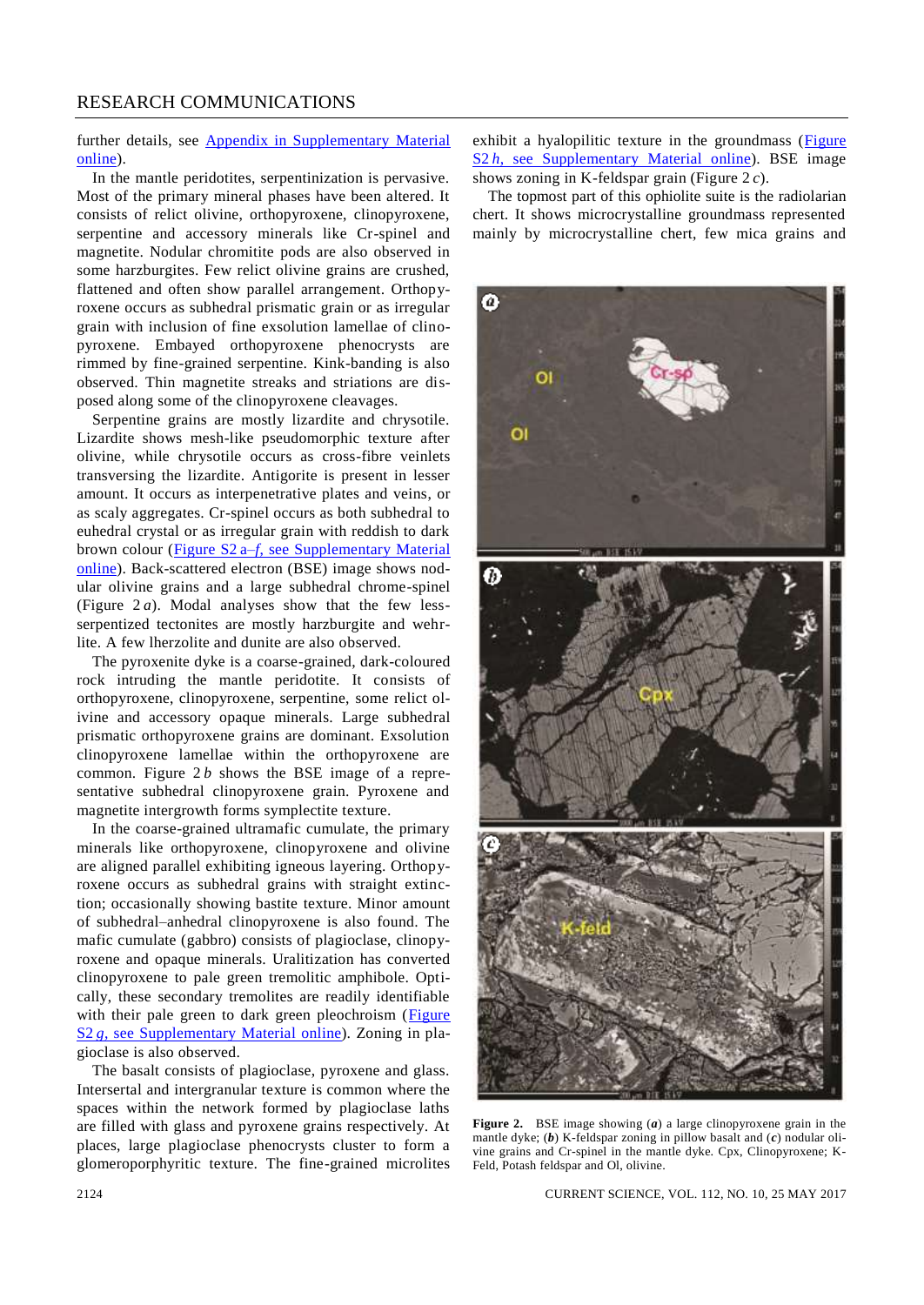

**Figure 3.** *a*, Plot of pyroxene data in terms of  $Q-J$  classification<sup>24</sup>; *b*, Pyroxene plots in Wo–En–Fs diagram<sup>25</sup>.



**Figure 4.** TiO<sub>2</sub>–Na<sub>2</sub>O–SiO<sub>2</sub>/100 (wt%) for discrimination of clinopyroxene from basalt of different tectonic settings<sup>26</sup>. MORB, Mid-ocean ridge basalt; OIB, Ocean-island basalt and BABB, Back-arc basin basalt.

some opaque minerals. Polygonal mosaic structures made of spikes and bars of radiolaria are observed. Secondary carbonate veins traverse the rock.

Representative electron micro probe data of constituent phases namely pyroxene, feldspar, olivine, spinel and serpentine are provided in the [Tables S1–S5](http://www.currentscience.ac.in/Volumes/112/10/2122-suppl.pdf) (see Sup[plementary Material online\)](http://www.currentscience.ac.in/Volumes/112/10/2122-suppl.pdf).

Clinopyroxene is characterized by high CaO (14.85– 23.78 wt%),  $SiO_2$  (45.4–51.75 wt%) and MgO (15.56– 18.29 wt%). The investigated pyroxene data in the *Q*–*J* classification diagram (Figure 3 *a*), fall within the 'Quad' field<sup>24</sup>. Pyroxene plotting in Wo–En–Fs ternary diagram<sup>25</sup> indicates that they are dominantly diopsidic; a few analy-

CURRENT SCIENCE, VOL. 112, NO. 10, 25 MAY 2017 2125

ses yielded augitic variety (Figure 3 *b*). Plotting of clinopyroxene of the pillow basalt in the  $TiO<sub>2</sub>–Na<sub>2</sub>O–SiO<sub>2</sub>/100$ (wt%) discrimination diagram<sup>26</sup> implies a subductionrelated origin of the basalts (Figure 4).

Feldspar in the pillow basalt is of two types: (a) plagioclase which occurs as a major mineral and (b) K-feldspar which occurs as tiny accessories. In the Or–Ab–An diagram, the compositions of plagioclase are restricted within albite field, whereas the accessory K-feldspar corresponds to sanidine (sanidine has been identified by its lower optic axial angle and absence of micro-perthitic texture). Zoning in the K-feldspar grain (Figure 2 *c*) gives analytical data showing potassium content increasing from the core to the margin.

The investigated olivine has a relatively uniform composition. It shows a narrow range of  $SiO<sub>2</sub>$  (38.33– 41.68 wt%) and MgO (31.77–38.66 wt%). Fo and Fa range from 82.79 to 95.505 and 4.57 to 17.21 respectively, and therefore correspond to magnesian forsterite and chrysolite variety. The Mg# and  $Cr_2O_3$  values range from 0.828 to 0.955 and 0.19 to 0.95, which is relative to the pyroxene composition.

The spinel group includes both high-Cr and high-Al spinels. The latter are characterized by high  $Al_2O_3$  (42.3– 51.66 wt%) and MgO (17.85–19.04 wt%) with relatively low  $Cr_2O_3$  (16.65–25.25 wt%). Cr#  $[Cr/(Cr + Al)]$  and Mg#  $[Mg/(Mg + Fe^{2+})]$  range from 0.179 to 0.283 and 0.711 to 0.738 respectively. On the other hand, the high-Cr spinels are characterized by high  $Cr_2O_3$  (40.3– 57.87 wt%) with low  $Al_2O_3$  (6.71–26.06 wt%) and MgO (6.88–13.61 wt%). Cr# and Mg# range from (0.526 to 0.85) and (0.31 to 0.567) respectively. TiO<sub>2</sub> content of both these spinels is very low (0.03–0.19 wt%). The binary plot of Cr# versus  $TiO<sub>2</sub>$  (Figure 5 *a*) indicates that serpentinized peridotites are the likely products of both depleted mantle as well as boninitic magma. The high  $Cr# (>0.60)$  and low  $TiO<sub>2</sub>$  contents of the high-Cr spinels are most consistent with modern, highly refractory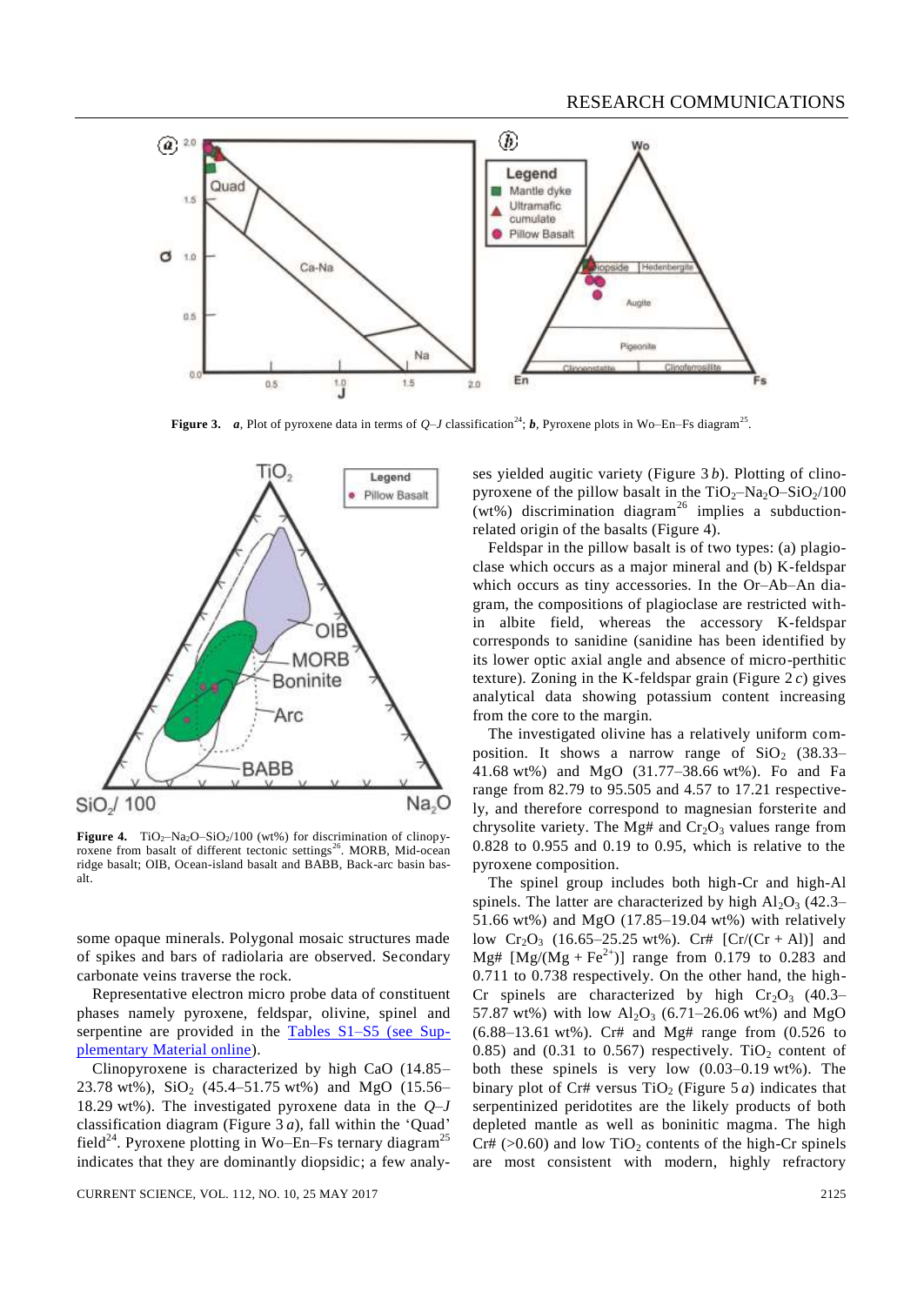

**Figure 5.** Tectonic discrimination diagrams for spinel: (*a*) Cr# versus TiO<sub>2</sub> diagram for fresh chromian spinels<sup>37–40</sup> and (b) Cr# versus Mg# (Mg# = Mg/(Mg + Fe<sub>2</sub>)). Fields of abyssal peridotite and stratiform complexes and forearc peridotite are also shown<sup>37,41</sup>. Arrow represents the percentage of partial melting of the host peridotite<sup>41</sup>



**Figure 6.** TiO<sub>2</sub> versus  $\text{Al}_2\text{O}_3$  diagram<sup>42</sup>.

forearc peridotites and suggest these rocks had probably developed in a supra-subduction zone (SSZ) environment. Cr# versus Mg# diagram also denotes 'forearc' peridotite parentage for the high-Cr spinels. The high-Al spinels are most likely to be produced from the 'abyssal' peridotite that underwent ~10–13% partial mantle melting (Figure 5 *b*). The TiO<sub>2</sub> versus  $Al_2O_3$  diagram also implies both mid-oceanic ridge (MOR) and SSZ origin of the peridotites (Figure 6).

Serpentine is characterized by high  $SiO<sub>2</sub>$  (33.39– 44.01 wt%), MgO (32.13–40.06 wt%) and FeO (2.86– 15.38 wt%). In some cases, the Si content of serpentine shows values slightly higher  $(>2$  apfu) than commonly reported, which could be explained by the occurrence of antigorite $^{27}$ .

An effective method of determining the equilibration temperature can be attained by projecting several endmember components of the calcic-pyroxenes in the pyroxene thermometry diagram<sup>28</sup>. The end-members  $-$  Ac (acmite), Jd (jadeite), FeCaTs (iron cations), CrCaTs (chromium cations) and AlCaTs (aluminium cations) need to be recalculated first. When plotted on experimentally determined pyroxene thermal contours, temperatures ranging from  $600^{\circ}$ C to  $1030^{\circ}$ C,  $600^{\circ}$ C to  $800^{\circ}$ C and  $700^{\circ}$ C to 1005C are obtained for the pyroxenite mantle dyke, ultramafic cumulate and basalt respectively (Figure 7).

Clinopyroxene is a common phenocrystal phase in basalts. An effective clinopyroxene geobarometer for basaltic lavas was proposed on the basis of the mineral chemical composition in order to determine the pressure of crystallization of clinopyroxene phenocrysts<sup>29</sup>. Based on this method, the mantle dyke and ultramafic cumulate show equilibration pressure in the range  $\sim$  2.0–5.5 kbar, while the pillow basalt corresponds to  $\sim$ 1 bar.

Experimental studies at 1atm were carried out on two fresh representative mantle peridotite samples (301A and 312A). Different heating experiments on the selected samples were carried out to understand the stability of the serpentine species. Table 1 provides a summary of the experimental observations. The table explicitly shows transition of different serpentine species in response to increasing temperatures [\(Figure S3, see Supplementary](http://www.currentscience.ac.in/Volumes/112/10/2122-suppl.pdf)  [Material](http://www.currentscience.ac.in/Volumes/112/10/2122-suppl.pdf) online). This transition enables us to constrain the prevalent deformational milieu.

Spinels from MOR and back-arc basin peridotites generally contain Cr# <0.5, whereas those from forearc peridotites and boninites generally have higher Cr# (up to 0.8 and 0.7–0.9 respectively)<sup>30,31</sup>. Low Cr# (spinel) indicates a moderately fertile character like the Al-rich fertile lherzolite which is the result of small degree of partial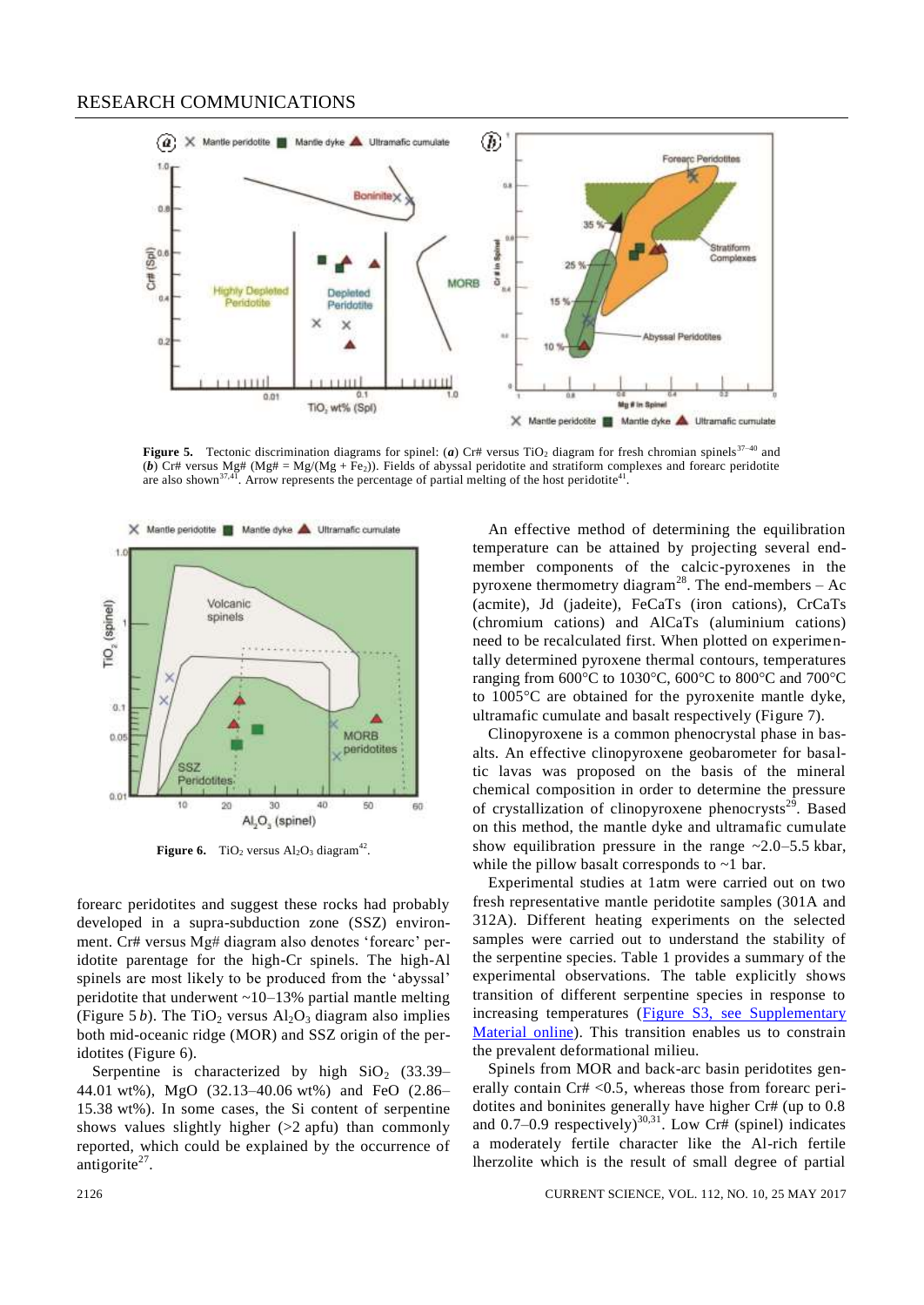

Figure 7. Projection of recalculated pyroxene end member composition in pyroxene thermometry diagram<sup>28</sup> based on data presented in th[e Table S1 \(see Supplementary Material online\)](http://www.currentscience.ac.in/Volumes/112/10/2122-suppl.pdf).

| Temperature $(^{\circ}C)$ | Temperature<br>run (min) | <b>Observations</b>                                                                                                                                            |
|---------------------------|--------------------------|----------------------------------------------------------------------------------------------------------------------------------------------------------------|
| Sample no. 301A           |                          |                                                                                                                                                                |
| 400                       | 30                       | Serpentine (greenish antigorite) persists.                                                                                                                     |
| 450                       | 20                       | Antigorite continues with appearance of light brown variety of serpentine<br>(chrysotile)                                                                      |
| 500                       | 20                       | Greenish variety diminishes and yellowish-brown chrysotile variety predominates<br>with rise in temperature.                                                   |
| 550                       | 20                       | Brown chrysotile variety of serpentine predominates; only a few grains of the<br>green variety (antigorite) remain.                                            |
| 600                       | 20                       | Only brown chrysotile variety of serpentine occurs. Green variety of serpentine<br>(antigorite) is absent (Figure S3 $a$ , see Supplementary Material online). |
| Sample no. 312A           |                          |                                                                                                                                                                |
| 400                       | 30                       | Serpentine (greenish antigorite) remains, but its colour changes from green<br>(antigorite) to yellowish brown (chrysotile).                                   |
| 450                       | 20                       | Yellowish-brown chrysotile continues as in case of the 400 °C run.                                                                                             |
| 500                       | 20                       | Yellowish-brown chrysotile predominates.                                                                                                                       |
| 550                       | 20                       | Only coarse, brown chrysotile exists.                                                                                                                          |
| 600                       | 20                       | Only brown chrysotile exists (Figure S3 b, see Supplementary Material online).                                                                                 |

**Table 1.** Summary of the experimental findings

melting, while the high Cr# (spinel) indicates higher degree of partial melting from a subduction zone<sup>32,33</sup>. There is a wide compositional gap in the Cr# and Mg# content of spinel in the mantle peridotites of MOB, which is an implication of upper mantle melting in two different tectonic settings. The tectonic discrimination diagrams based on spinel chemistry indicate an MOR origin for the high-Al spinel peridotites  $(Cr# = 0.179-0.283$  and  $Mg# = 0.711-0.738$ ) with approximately 10-13% partial mantle melting, and SSZ origin for the high-Cr spinel peridotites  $(Cr# = 0.526-0.85$  and  $Mg# = 0.310-$ 0.567).

upper mantle have not been directly crystallized from primary magmas generated by the melting of ultradepleted mantle; rather, the relevant magmas acquired the signatures of such mantle by reacting and reaching equilibrium with large volumes of variously depleted peridotites during their migration through the mantle $34$ . The pyroxene thermometry for the disequilibrium assemblages yielded temperature in the  $600-1030$ °C range for the pyroxenite dyke of MOB. The ultramafic cumulate recorded a comparable 600–800°C thermometric value (however, it segregates at relatively higher temperature).

It has been inferred that the pyroxenite dykes in the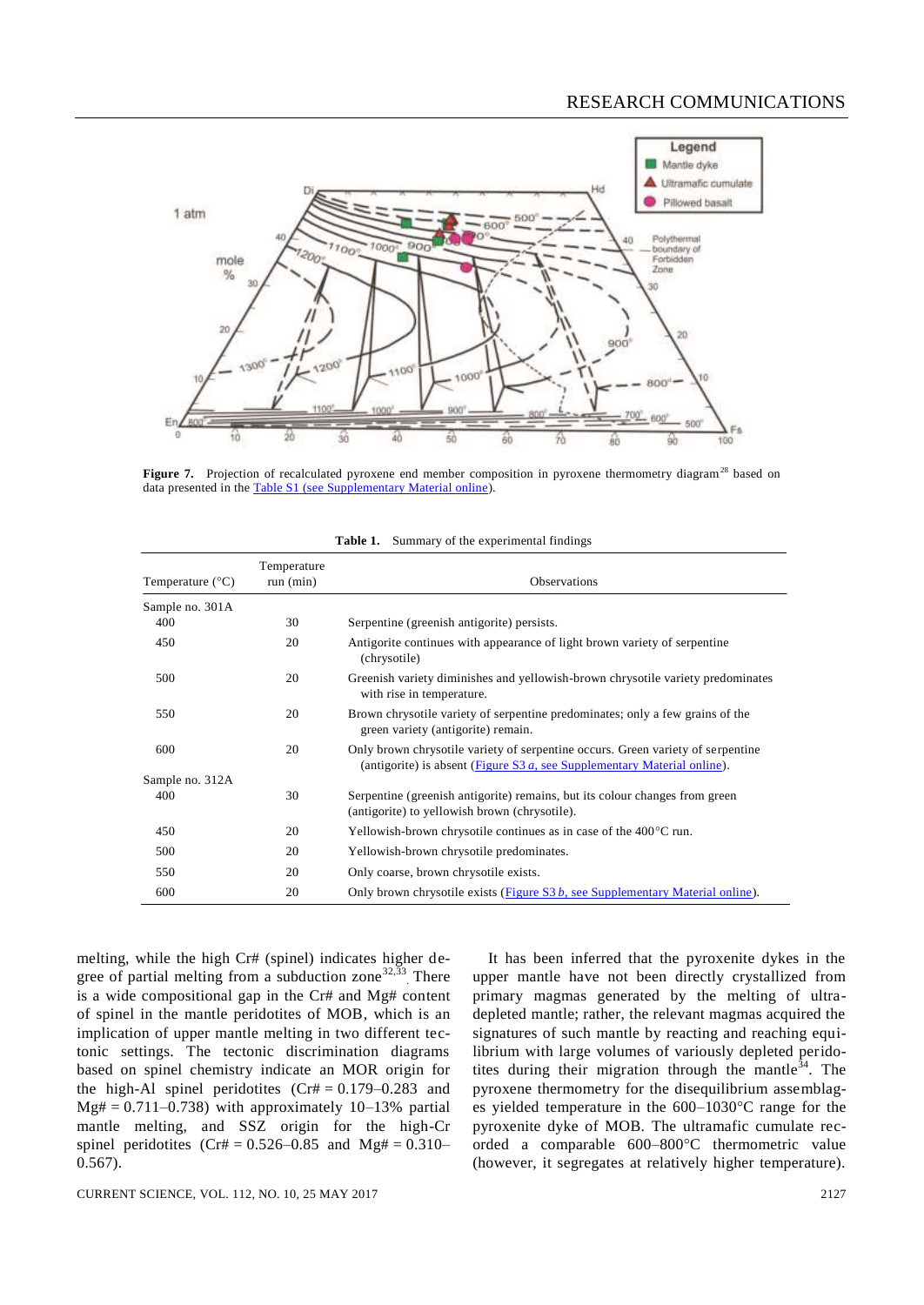Clinopyroxene geobarometry gave pressure in the range of  $\sim$ 2.0–5.5 kbar for the pyroxenite dyke and ultramafic cumulate, while the pillow-basalt corresponded to ~1 bar. Pillow basalts equilibrated at a temperature of 700– 1005C, implying their shallow depth formation in the back-arc basin. Clinopyroxene composition from this pillow basalt in the  $TiO<sub>2</sub>-Na<sub>2</sub>O-SiO<sub>2</sub>/100$  (wt%) discrimination diagram<sup>26</sup>, also confirms the subduction-related origin of the basalts.

Serpentine stability is also related to mantle depth and subduction-related magmatism<sup>35</sup>. The stability of antigorite may commence below 300°C with dominant mesh structure between  $320^{\circ}$ C and  $390^{\circ}$ C (ref. 37). Antigoritebearing serpentinite may prevail at moderate temperatures, with high deformation setting characterized by intense tectonic activity and major shear stress. The chrysotile on the other hand, represents relatively less deformation and relatively higher temperature zone. It replaced antigorite *in situ* in shear planes most likely at a transitional stage of deformation exhibiting both ductile and brittle fabric in the areas. Experimental studies (Table 1 and **Figure S3**, see Supplementary Material online) showed transition from antigorite to chrysotile species with increasing temperature. The presence of mostly chrysotile species in the mantle peridotites of MOB indicates that it is dominantly affected by high temperature– lower deformation setting. The present study therefore infers MOR spreading as well as subduction processes for the generation of MOB; almost similar to the situation recorded from Pindos ophiolite<sup>36</sup>.

- 1. Acharyya, S. K., Collisional emplacement history of the Naga-Andaman ophiolites and the position of the eastern Indian suture. *J. Asian Earth Sci*., 2007, **29**, 229–242.
- 2. Joshi, A. and Vidyadharan, K. T., Lithostratigraphy of the Naga-Manipur Hills (Indo-Burma Range) ophiolite Belt from Ukhrul district, Manipur, India. *Himalayan J. Sci.*, 2008, **5**(7), 73–74.
- 3. Singh, A. K., High-Al chromian spinel in ultramafic rocks of Manipur Ophiolite Complex, Indo-Myanmar Orogenic Belt: implication for petrogenesis and geotectonic setting. *Curr. Sci*., 2009, **96**(7), 973–978.
- 4. Devi, L. D. and Singh, I., Geochemical study of peridotites from the Manipur Ophiolite Complex, Northeast India with special reference to their PGE concentration. *J. Geol. Soc. India*, 2011, **77**, 273–279.
- 5. Ningthoujam, P. S., Dubey, C. S., Guillot, S., Fagio, A. S. and Shukla, D. P., Origin and serpentinization of ultramafic rocks of Manipur Ophiolite Complex in the Indo-Myanmar subduction zone, Northeast India. *J. Asian Earth Sci*., 2012, **50**, 128–140.
- 6. Singh, A. K., Singh, I., Devi, L. D. and Singh, R. K. B., Geochemistry of Mid-Ocean ridge Mafic intrusive from the Manipur Ophiolitic Complex, Indo-Myanmar Orogenic Belt, NE India. *J. Geol. Soc. India*, 2012, **80**, 231–240.
- 7. Singh, A. K., Petrology and geochemistry of Abyssal peridotites from the Manipur Ophiolite Complex, Indo-Myanmar Orogenic Belt, Northeast India: Implication for melt generation in midoceanic ridge environment. *J. Earth Sci*., 2013, **66**, 258–276.
- 8. Singh, I., Devi, L. D. and Chanu, Th. Y., Petrological and geochemical study of serpentinized peridotites from the southern part

of Manipur Ophiolite Complex, Northeast India. *J. Geol. Soc. India*, 2013, **82**, 121–132.

- 9. Ghose, N. C., Chatterjee, N. and Fareeduddin, *A Petrographic Atlas of an Ophiolite: An Example from the Eastern India-Asia Collision Zone*, Springer, New Delhi, 2014, p. 234.
- 10. Ghosh, B., Ray, J. and Morishita, T., Grain-scale plastic deformation of chromite from podiform chromitite of the Naga– Manipur Ophiolite belt, India: implication to mantle dynamics. *Ore Geol. Rev.*, 2014, **56**, 199–208.
- 11. Pal, T., Bhattarcharya, A., Nagendran, G., Yanthan, N. M., Singh, R. and Raghumani, N., Petrogenesis of chromites from the Manipur belt, NE India: evidence for a supra-subduction zone setting prior to Indo-Myanmar collision. *Mineral. Petrol*., 2014, **108**, 713–726.
- 12. Khogenkumar, S., Singh, A. K., Singh, R. K. B., Khanna, P. P., Singh, N. I. and Singh, W. I., Coexistence of MORB and OIB-type mafic volcanics in the Manipur Ophiolite Complex, Indo-Myanmar Orogenic Belt, Northeast India: Implication for heterogeneous mantle source at the spreading zone. *J. Asian Earth Sci.*, 2016, **116**, 42–58.
- 13. Gansser, A., The significance of the Himalayan suture zone in the alpine Himalayan Region (eds Tater, J. M.), *Tectonophysics*, 1980, **62**, 37–52.
- 14. Mitchell, A. H. G., Phanerozoic plate boundaries in mainland SE Asia, the Himalayas and Tibet. *J. Geol. Soc. London*, 1981, **138**, 109–122.
- 15. Acharyya, S. K., Ray, K. K. and Roy, D. K., Tectono-stratigraphy and emplacement history of the ophiolite assemblage from the Naga Hills and Andaman Island arc India. *J. Geol. Soc. India*, 1989, **33**, 4–18.
- 16. Ghose, N. C., Agarwal, O. P. and Singh, R. N., Geochemistry of the ophiolite belt of Nagaland, N.E. India. In *Ophiolite and Indian Plate Margin* (eds Ghose, N. C. and Varadarajan, S.), Sumna Publ., Patna, 1986, pp. 241–293.
- 17. Acharyya, S. K., Ray, K. K. and Roy, D. K., Tectono-stratigraphy and emplacement history of the ophiolite assemblage from the Naga Hills and Andaman Island Arc, India. *J. Geol. Soc. India*, 1989, **33**(1), 4–18.
- 18. Agarwal, O. P. and Kacker, R. N., Nagaland ophiolite, India: a subduction zone ophiolite complex in Tethyan orogenic belt, In *Ophiolites* (eds Panayiotoau, A.), Proceedings of International Ophiolite Symposium, Cyprus, 1979, pp. 454–461.
- 19. Bhattacharjee, C. C., The ophiolite of northeast India a subduction zone ophiolite complex of the Indo-Burman orogenic belt. *Tectonophysics*, 1991, **191**, 213–222.
- 20. Nandy, D. R., *Geodynamics of Northeastern India and the Adjoining Regions*, ACB Publications, Block-A Lake Town, Kolkata, India, 2001, p. 757.
- 21. Ghose, N. C., Agarwal, O. P. and Chatterjee, N., Geological and mineralogical study of eclogite and glucophane schists in the Naga Ophiolite, Northeast India. *Island Arc*, 2010, **10**, 336–356.
- 22. Puga, E., Nieto, J. M., Diaz de Federico, A., Bodinier, J. L. and Morten, L., Petrology and metamorphic evolution of ultramafic rocks and dolerite dykes of the Betic Ophiolitic Association (Mulhacen Complex, SE Spain): evidence of eo-Alpine subduction following an ocean-floor metasomatic process. *Lithos*, 1999, **49**, 23–56.
- 23. Peltonen, P., Kontinen, A. and Huhma, H., Petrogenesis of the mantle sequence of Jormua Ophiolite (Finland): Melt migration in the Upper Mantle during Paleoproterozoic continental break-up. *J. Petrol*., 1998, **39**(2), 297–329.
- 24. Morimoto, N. and Kitamura, M., Q–J diagram for classification of pyroxenes. *J. Japanese Assoc. Mineral., Petrol. Ecol. Geol*., 1983, **78**, 141.
- 25. Morimoto, N., Fabries, J., Ferguson, A. K., Ginzburg, I. V., Ross, M., Seifert, F. A. and Zussman, J., Nomenclature of pyroxenes. *Am. Mineral*., 1988, **73**, 1123–1133.